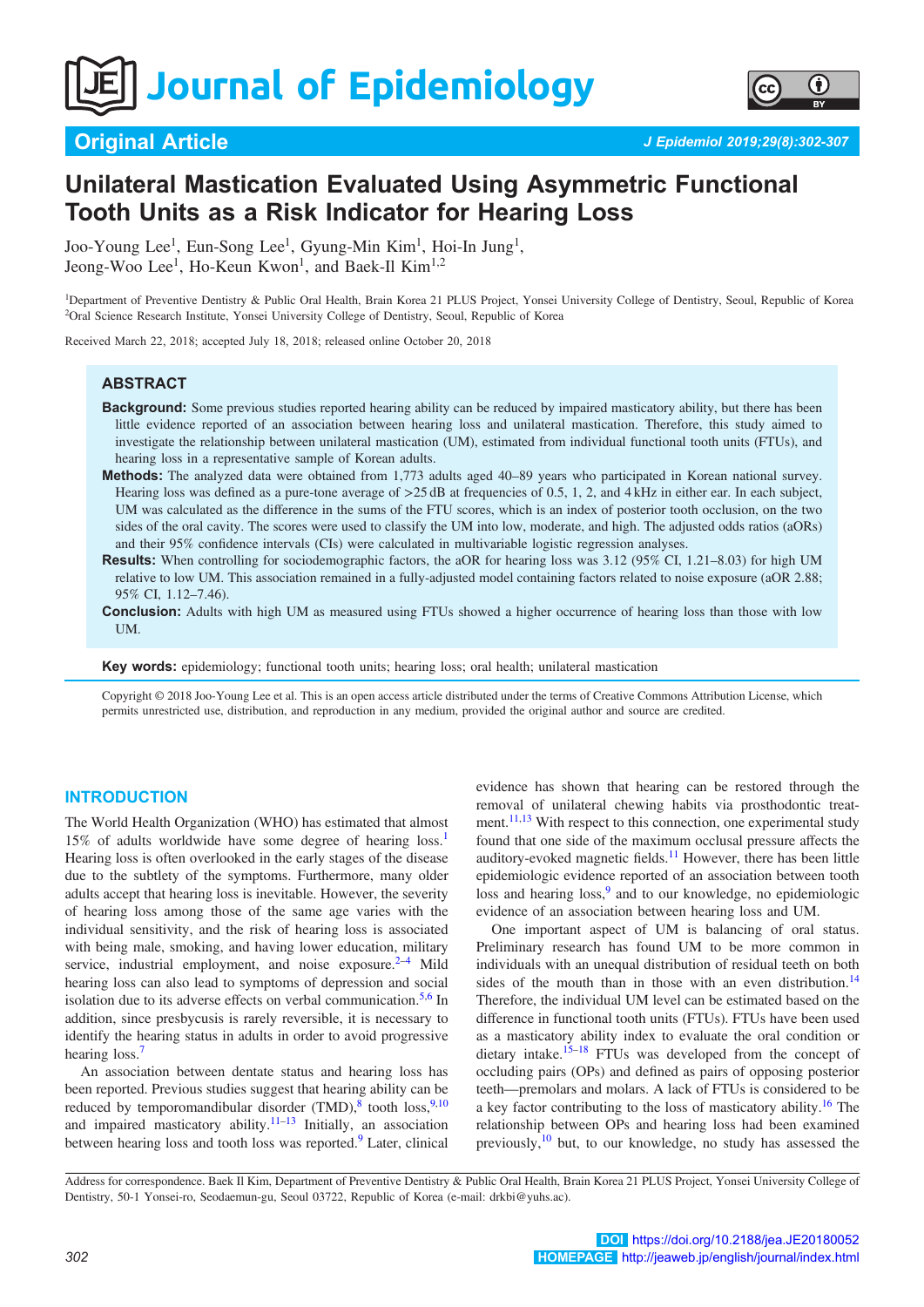relationship between FTUs and auditory threshold. In addition, this approach on asymmetric FTUs can make it possible to compare changes in auditory thresholds according to the UM level. Therefore, the aim of this study was to determine the relationship between the UM level, estimated from individual FTUs, and hearing loss in a representative sample of Korean adults.

# MATERIALS AND METHODS

#### Study population

The Korean National Health and Nutrition Examination Survey (KNHANES) is conducted to evaluate the health and nutritional status. It is a nationwide, multistage, and stratified survey of a representative sample of the South Korean population. This survey has been performed in a 3-year cycle since 1998, and it produces statistical information on health indicators requested by international organizations, such as the Organization for Economic Cooperation and Development (OECD) or WHO, that allows comparisons between countries. The data used in the present study constituted a subset of the data obtained in KNHANES 2010–2012, and it was necessary to determine periodontal status by assessing the masticatory ability using only a dental formula. We only used data from 2010 and 2012, since oral examination data for the community periodontal index (CPI) were not published in 2011. The initial sample size was 7,014 adults aged 40–89 years who completed oral and audiometric examinations.

The key considerations when assessing the masticatory ability were factors related chewing impairment—periodontal disease and untreated caries. For the present analysis, we excluded participants with a CPI score of 4 ( $n = 2,300$ ), since the advanced periodontal status can reportedly reduce the masticatory ability due to pain and teeth mobility.<sup>[19,20](#page-5-0)</sup> Second, we excluded an additional 2,037 participants who had artificial teeth on implantsupported, fixed (bridge pontics) and removable prostheses, since we obtained limited information only about the presence or absence of prostheses in each upper or lower jaw from national survey data. Additionally, 412 participants with decayed teeth (DT) were excluded, because it was difficult to confirm severity and pain/symptoms of DT in this study. Moreover, in the KNHANES dataset, information on the dental treatment needs (TN) of individual teeth is also available. Especially, TN codes 6–8 indicate needs for extraction-related severe caries, periodontitis, and so on. These conditions make it difficult to chew normally, so participants who had TN codes 6–8 were excluded  $(n = 272)$ . Finally, those with external ear disease  $(n = 220)$  were excluded, leaving a total of 1,773 subjects for inclusion in the analysis.

The data set produced by KNHANES is publicly available, and the study protocol was reviewed and approved by the Institutional Review Board of the Korea Centers for Disease Control and Prevention. All of the included individuals signed informedconsent forms before participation.

### Audiometric measurement

Pure-tone audiometric testing was conducted by trained otolaryngologists in a sound-proof booth using an audiometer. The otolaryngologist provided instructions to each participant regarding how the automated hearing test is performed, and measured the air-conduction thresholds. The frequencies tested

were 0.5, 1, 2, 3, 4, and 6 kHz. Hearing loss was defined as a pure-tone average (PTA) of  $>25$  dB, and the 4-PTA was calculated at frequencies of 0.5, 1, 2, and 4 kHz in either ear, which is consistent with the definition used by the  $WHO<sup>21</sup>$  $WHO<sup>21</sup>$  $WHO<sup>21</sup>$ 

## Quantification of unilateral mastication

The dentition status was evaluated using the WHO criteria by trained and calibrated dentists. Third molars were regarded as nonfunctional teeth, and the final FTUs were defined as pairs of opposing functioning teeth (FST), which were composed of filled and sound teeth. The complete dentition comprised 12 FTUs, with two opposing premolars defined as 1 FTU and two opposing molars defined as 2 FTUs. In each subject, UM was calculated as the difference in the sums of the FTU scores on the two sides of the oral cavity: ∣sum of right-side FTUs − sum of left-side FTUs∣. Based on the scores, the UM was classified into low (0), moderate (1 or 2), and high (more than 2).

## Assessment of confounding variables

Information on the study population including age, sex, household income, education level, BMI, waist circumference, noise exposure, smoking, and medical conditions was obtained from the KNHANES results. BMI was calculated by dividing the measured weight in kilograms by the square of the measured height in meters. Hypertension was defined as a systolic blood pressure of  $\geq 140$  mm Hg, a diastolic blood pressure of ≥90 mm Hg, or treatment with antihypertensive agents. Diabetes mellitus was defined as a fasting plasma glucose level of  $\geq$ 126 mg/dL, treatment with oral hypoglycemic agents or insulin, or a diagnosis by a physician.

All of the participants were requested to fill in self-reported questionnaires to obtain information on certain items such as household income, education level, exposure to noise, smoking, and medical conditions, such as tinnitus. Smoking habits were categorized into current smokers and others. Education level was divided into up to high school or beyond high school. The lowest quartile of household income was considered a low income. Exposure to occupational, firearm, and recreational noise may be an important confounding factor in the association of masticatory function with hearing loss, and so the participants were divided into exposed or unexposed to such noise. Occupational noise exposure was defined as performing tasks for more than 3 months at noisy locations where people have to talk loudly to make themselves heard. Noise from a firearm was defined as exposure to a very loud sound, such as gunfire noise. Recreational noise exposure was defined as being more than 5 hours per week outside the workplace in locations where people need to speak loudly in order to talk with one another or the experience of using an earphone device in a noisy location. Tinnitus was defined when the subject answered 'yes' to each question of experiencing symptoms during the past year. Depression was defined when the subject answered 'yes' to a question of experiencing anxiety/ depression in the EuroQoL questionnaires, which measures quality of life.

### Statistical analysis

The analyses were conducted using SPSS (version 23.0, SPSS, Chicago, IL, USA) with a significance cutoff of 0.05. All results were analyzed using a complex sampling plans and sampling weights of the KNHANES to provide nationally representative prevalence estimates.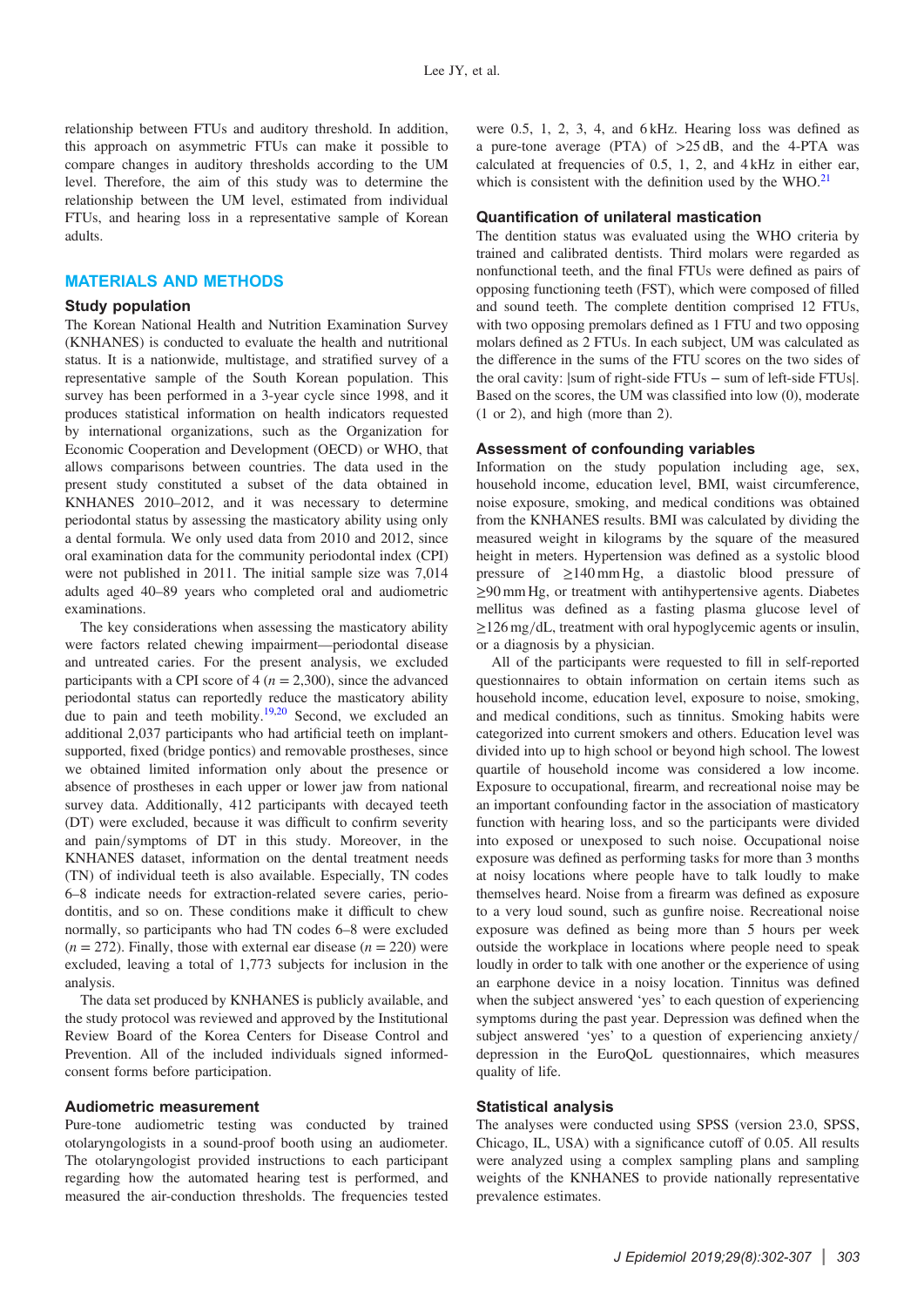<span id="page-2-0"></span>Sociodemographic differences between participants with and those without hearing loss ascertained using the t-test for continuous variables and the chi-squared test for categorical variables. To identify the distribution of FST on each side of the oral cavity according to UM level, the number of FST was divided into total teeth, posterior teeth, and premolar and molar teeth on the right or left side. In addition, the average subjective masticatory ability was compared among different UM levels. Generalized linear models were used to compare mean values of FST and subjective masticatory ability among UM groups. Using multiple logistic regression analyses with adjustment for the covariates, the risk of hearing loss was estimated according to the UM level and was reported as odds ratios (ORs) and 95% confidence intervals (CI). The adjusted odds ratios (aORs) and their 95% CIs were calculated in multivariable logistic regression analyses. Sequential models were used to control for potential confounders. The primary model (model A) was adjusted for age, sex, household income, education level, a number of teeth, and unilateral mastication. Model B further adjusted for all variables in the primary model plus the health-related factors of diabetes mellitus, hypertension, current smoking, waist circumference, BMI, depression, and tinnitus. The final model (model C) further adjusted for all variables in model B plus the noiseexposure-related factors of occupational noise, firearm noise, and recreational noise.

# RESULTS

Overall, 678 of the included subjects (37.5%) had hearing loss  $(P < 0.001$ ; Table 1), with the percentage of men  $(n = 379)$ . 64.8%) being significantly higher than that of women  $(n = 299,$ 35.2%). The participants with hearing loss were older than the subjects with normal hearing  $(P < 0.001)$ . The prevalence of hearing loss increased with age group. The subjects with hearing loss were more likely than were subjects with normal hearing to have a low income; low education level; obesity  $(BMI > 25)$ ; larger waist circumference (by about 3 cm); smoking behavior; exposure to occupational or firearm noise; chronic disease, such as diabetes or hypertension; and tinnitus. However, exposure to recreational noise and depression had no significant difference  $(P > 0.05)$ . The rate of moderate and high UM was higher in subjects with hearing loss than in those with normal hearing.

Table 2 presents the distribution of the mean FST and subjective masticatory ability according to UM level. The number of total FST was highest in those with low UM (27.38), followed by moderate UM (26.15) and high UM (25.08). The same trend was shown in posterior teeth, with the number of FST lower in subjects with high UM than moderate UM ( $P < 0.05$ ). Comparing the distribution of premolar and molar FST divided into right and left sides, subject with low UM had the highest number of premolar and molar FST on each side  $(P < 0.001)$ . This pattern was consistent with the subjective masticatory ability using a 5-point Likert scale. Subject with low UM seemed to have significantly high ability in mastication  $(P < 0.001)$ .

The mean pure-tone threshold gradually increased with frequency in all groups (Figure [1\)](#page-3-0). The thresholds at all frequencies were higher in those with high UM than in those with moderate and low UM. Compared to low UM, there were significant mean differences in moderate UM and high UM, except at  $0.5$  kHz ( $P < 0.05$ , Bonferroni test, data not shown).

Table 1. Sociodemographic, systemic health, noise exposure, and unilateral mastication  $(UM)^a$  data according to hearing loss  $(HL)^b$  status

|                                                                                                                       | All             | $HL$ $(-)$      | $HL (+)$        |                                          |
|-----------------------------------------------------------------------------------------------------------------------|-----------------|-----------------|-----------------|------------------------------------------|
| Variables                                                                                                             | $(N^c = 1,773,$ | $(N^c = 1.095,$ | $(N^c = 678)$ . | $P$ -value <sup><math>\circ</math></sup> |
|                                                                                                                       | $100\%)$        | $62.5\%$        | $37.5\%$        |                                          |
| Age, years                                                                                                            | 50.41 (0.27)    | 47.42 (0.24)    | 53.39 (0.43)    | < 0.001                                  |
| $<$ 45                                                                                                                | 514 (32.1)      | 419 (39.9)      | 95 (18.3)       |                                          |
| $45 - 64$                                                                                                             | 1079 (62.2)     | 648 (58.8)      | 431 (68.2)      |                                          |
| $\geq 65$                                                                                                             | 180(5.7)        | 28(1.2)         | 152(13.6)       |                                          |
| Sex. male                                                                                                             | 733 (48.0)      | 354 (38.6)      | 379 (64.8)      | < 0.001                                  |
| Low income, lowest quartile                                                                                           | 174(8.6)        | 49 (4.8)        | 125(15.4)       | < 0.001                                  |
| Education, <high school,<="" td=""><td>502(26.1)</td><td>224 (19.9)</td><td>278 (37.3)</td><td>&lt; 0.001</td></high> | 502(26.1)       | 224 (19.9)      | 278 (37.3)      | < 0.001                                  |
| Obesity, $BMI > 25$                                                                                                   | 597 (35.5)      | 342 (34.0)      | 255(38.3)       | 0.026                                    |
| Waist circumference, cm                                                                                               | 82.14 (0.28)    | 80.90 (0.36)    | 83.37 (0.40)    | < 0.001                                  |
| Smoking, yes                                                                                                          | 283(21.1)       | 158 (18.7)      | 125(25.2)       | 0.026                                    |
| Hypertension, yes                                                                                                     | 556 (28.8)      | 265(23.9)       | 291 (37.7)      | < 0.001                                  |
| Diabetes Mellitus, yes                                                                                                | 154(8.2)        | 65(5.7)         | 89 (12.8)       | < 0.001                                  |
| Tinnitus, yes                                                                                                         | 379 (20.5)      | 191 (17.1)      | 188 (26.7)      | < 0.001                                  |
| Depression, yes                                                                                                       | 174(9.0)        | 102(8.6)        | 72 (9.7)        | 0.541                                    |
| Noise exposure, yes                                                                                                   |                 |                 |                 |                                          |
| Occupational noise exposure                                                                                           | 236(15.7)       | 113(11.5)       | 123(23.3)       | < 0.001                                  |
| Firearm noise exposure                                                                                                | 345 (23.7)      | 166(19.7)       | 179(30.9)       | < 0.001                                  |
| Recreational noise exposure                                                                                           | 117(7.1)        | 32(8.3)         | 32(5.0)         | 0.075                                    |
| Level of UM                                                                                                           |                 |                 |                 | < 0.001                                  |
| Low UM                                                                                                                | 1443 (81.8)     | 929 (85.2)      | 514 (75.8)      |                                          |
| Moderate UM                                                                                                           | 302(16.6)       | 157 (13.9)      | 145 (21.6)      |                                          |
| High UM                                                                                                               | 28(1.5)         | 9(0.9)          | 19(2.6)         |                                          |
|                                                                                                                       |                 |                 |                 |                                          |

Data are expressed as numbers (weighted percentages) for categorical variables and mean (standard error) for continuous variables.

a UM, unilateral mastication was categorized into low, moderate and high according to side based FTU scores.

<sup>b</sup>HL, hearing loss defined as pure tone average >25 dB of thresholds assessed at 0.5, 1, 2, and 4 kHz.

c Unweighted number of participants.

<sup>d</sup>P-values were tested by the *t*-test for continuous variables and Pearson chisquare test for categorical variables.

| <b>Table 2.</b> Mean Functional Teeth (FST) and subjective mastica- |
|---------------------------------------------------------------------|
| tory ability according to unilateral mastication (UM) level         |

| Variables                                   | Low UM              | Moderate UM                      | High UM                          |
|---------------------------------------------|---------------------|----------------------------------|----------------------------------|
| Number of total FST                         | 27.38 (27.30-27.47) | $26.15^a$ (25.92-26.37)          | 25.08 <sup>a</sup> (24.53-25.63) |
| Number of posterior FST                     | 15.79 (15.74-15.84) | 14.53 <sup>a</sup> (14.39-14.67) | 13.50 <sup>a</sup> (13.18-13.82) |
| Number of right FST                         |                     |                                  |                                  |
| Premolar                                    | 3.98 (3.96-3.99)    | $3.91^{a,b}$ (3.87-3.96)         | $3.68^{a,b}$ (3.37-3.98)         |
| Molar                                       | $3.92(3.90 - 3.94)$ | $3.33a$ (3.23-3.42)              | $3.29^{a,b}$ (2.93-3.65)         |
| Number of left FST                          |                     |                                  |                                  |
| Premolar                                    | 3.98 (3.97-3.99)    | $3.92^a$ (3.88-3.95)             | $3.80^{a,b}$ (3.65-3.95)         |
| Molar                                       | $3.91(3.88 - 3.94)$ | $3.37a$ (3.27-3.47)              | $2.72^{a,b}$ (2.25-3.20)         |
| Subjective masticatory ability <sup>c</sup> | $4.11(4.04 - 4.18)$ | $3.54a$ (3.36-3.73)              | $3.57a$ (3.04-4.10)              |

UM, unilateral mastication.

All variables were obtained from the complex samples general linear model and expressed as the mean (95% CI).

a Statistically significant difference compared with low UM, using Bonferroni tests,  $P < 0.001$ .

<sup>b</sup>Statistically significant difference compared with moderate UM, using Bonferroni tests,  $P < 0.05$ .

 $c$ Subjective questionnaire was formed using 5-point Likert scale:  $1 =$  cannot chew at all;  $2 =$  difficult to chew;  $3 =$  cannot say either way;  $4 =$  can chew some:  $5 = \text{can}$  chew well.

The results obtained for the covariate-adjusted logistic regression model for hearing loss are presented in Table [3](#page-3-0) according to UM level. All models passed the Hosmer-Lemeshow goodness-of-fit test. When controlling for sociodemographic factors, the aOR for hearing loss was 3.12 (95% CI, 1.21–8.03) for high UM and 1.26 (95% CI, 0.87–1.83) for moderate UM relative to low UM. After adjusting for sociodemographic factors and health-related factors, high UM was associated with hearing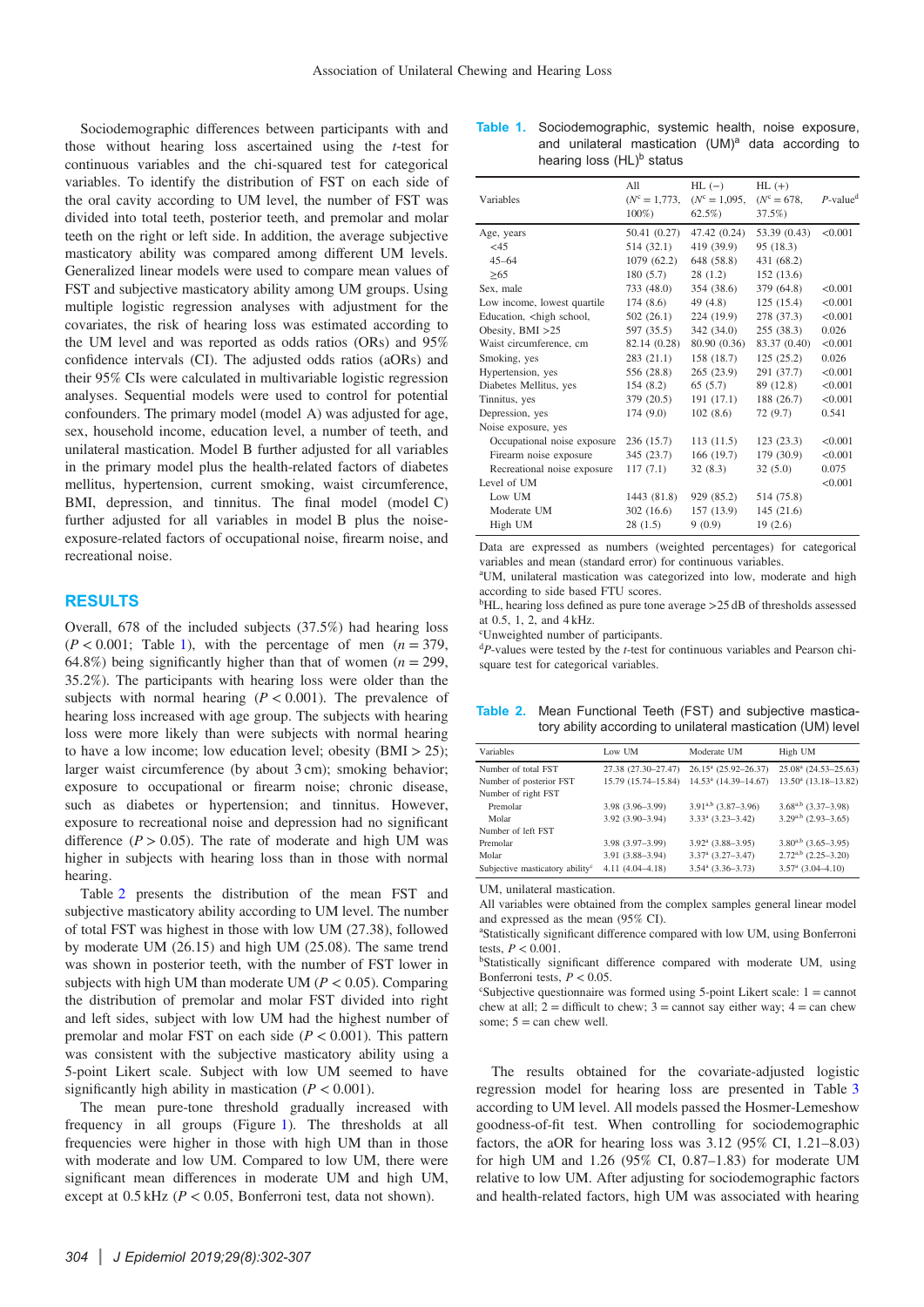<span id="page-3-0"></span>

Figure 1. Mean pure-tone threshold values according to the unilateral mastication (UM) level

Table 3. Adjusted odd ratios (aORs) and 95% confidence intervals (CIs) for hearing loss according to unilateral mastication (UM) level

|             | Model A             | Model B             | Model C             |
|-------------|---------------------|---------------------|---------------------|
| Low UM      |                     |                     |                     |
| Moderate UM | $1.26(0.87-1.83)$   | $1.27(0.87-1.84)$   | $1.29(0.88-1.89)$   |
| High UM     | $3.12(1.21 - 8.03)$ | $3.09(1.13 - 8.42)$ | $2.88(1.12 - 7.46)$ |

UM, unilateral mastication.

Model A is adjusted for age, sex, house income level, education level, a number of teeth, and unilateral mastication. Model B is adjusted for all variables included in model A and further adjusted for diabetes mellitus, hypertension, current smoking, waist circumference, body mass index, depression, and tinnitus. Model C is adjusted for all variables in model B and further adjusted for noise at work, firearm, and recreational noise exposure.

loss (aOR 3.09; 95% CI, 1.13–8.42). This association remained in a fully adjusted model containing factors related to noise exposure (aOR 2.88; 95% CI, 1.12–7.46).

Table 4 presents the crude and adjusted OR values of significant variables obtained for the final logistic regression model for evaluating hearing loss. The final model was selected based on regression model C, which included sociodemographic, health-related, and noise-exposure factors. The crude model revealed that all factors were significantly associated with an increased risk of hearing loss. However, the multivariable model showed that only sex, age, household income, education level, tinnitus, occupational noise, and UM were significantly associated with the risk of the hearing loss. The crude ORs for hearing loss in moderate and high UM were 1.75 (95% CI, 1.26–2.42) and 3.17 (95% CI, 1.22–8.21), respectively, compared with low UM. Meanwhile, when adjusting for all factors, only high UM was significantly associated with hearing loss (OR 2.88;  $P = 0.017$ .

## **DISCUSSION**

To our knowledge, this is the first study to identify differences in hearing thresholds by UM level using large-scale epidemiologic data. In a representative sample of Korean adults aged 40 years and older who had taken part in KNHANES 2010–2012, the UM level was associated with reduced hearing loss, even after

|  | <b>Table 4.</b> Final logistic regression model for evaluating the |  |  |
|--|--------------------------------------------------------------------|--|--|
|  | association with a hearing loss of $>25$ dB                        |  |  |

| Factors                      | Crude OR<br>(95% CI) | $P$ -value | Adjusted OR<br>(95% CI) | $P$ -value |  |  |
|------------------------------|----------------------|------------|-------------------------|------------|--|--|
| Sex                          |                      |            |                         |            |  |  |
| Female                       | 1                    |            | 1                       |            |  |  |
| Male                         | $2.93(2.29 - 3.75)$  | < 0.001    | $3.70(2.53 - 5.40)$     | < 0.001    |  |  |
| Age group                    |                      |            |                         |            |  |  |
| $<$ 44                       | 1                    |            | 1                       |            |  |  |
| $45 - 64$                    | $2.53(1.87-3.43)$    | < 0.001    | $2.23(1.59-3.12)$       | < 0.001    |  |  |
| >65                          | 24.02 (14.03-41.13)  | < 0.001    | 15.66 (7.96-30.82)      | < 0.001    |  |  |
| Household income (1,000 KRW) |                      |            |                         |            |  |  |
| $\geq 4,000$                 | 1                    |            | 1                       |            |  |  |
| 3,000-3,990                  | $1.31(0.93 - 1.85)$  | 0.117      | $1.28(0.88 - 1.85)$     | 0.094      |  |  |
| 2,000-2,990                  | $1.60(1.13 - 2.26)$  | 0.008      | $1.40(0.94 - 2.08)$     | 0.007      |  |  |
| < 2.000                      | $4.52(2.91 - 7.03)$  | < 0.001    | $3.13(1.82 - 5.39)$     | 0.003      |  |  |
| <b>Education</b> level       |                      |            |                         |            |  |  |
| >high school                 | 1                    |            | 1                       |            |  |  |
| $\leq$ high school           | $2.40(1.84 - 3.15)$  | < 0.001    | $1.67(1.18-2.39)$       | 0.003      |  |  |
| <b>Tinnitus</b>              |                      |            |                         |            |  |  |
| No                           | 1                    |            | 1                       |            |  |  |
| Yes                          | $1.77(1.33 - 2.35)$  | < 0.001    | $1.60(1.13 - 2.28)$     | 0.003      |  |  |
| Occupational noise           |                      |            |                         |            |  |  |
| No                           | 1                    |            | 1                       |            |  |  |
| Yes                          | $2.33(1.61-3.37)$    | < 0.001    | $1.92(1.28 - 2.88)$     | 0.004      |  |  |
| Level of UM                  |                      |            |                         |            |  |  |
| Low UM                       | 1                    |            | 1                       |            |  |  |
| Moderate UM                  | $1.75(1.26 - 2.42)$  | 0.018      | $1.29(0.88 - 1.89)$     | 0.662      |  |  |
| High UM                      | $3.17(1.22 - 8.21)$  | 0.001      | $2.88(1.12 - 7.46)$     | 0.017      |  |  |

CI, confidence interval; OR, odds ratio; UM, unilateral mastication.

Final logistic model is adjusted for age, sex, house income level, education level, a number of teeth, diabetes mellitus, hypertension, current smoking, waist circumference, body mass index, tinnitus, depression, noise at work, firearm, and recreational noise exposure, and unilateral mastication.

adjusting for confounding variables. Furthermore, we observed that the hearing threshold increased significantly with the UM level in this general population: the risk of hearing loss was about two-fold higher for high UM than for low UM.

Asymmetric FTUs can be used to classify the UM level and to estimate chewing ability. According to previous study, UM was associated with an imbalanced distribution of remaining teeth on the two sides of the mouth, and this can influence functional disturbances, such as an impaired chewing ability.[14](#page-5-0) Based on their findings, the UM level in the present study was estimated from asymmetric FTUs, which were found to be the single best predictor of masticatory performance.[15,22,23](#page-5-0) In particular, the loss of posterior teeth can result in shifting of the adjacent teeth that causes the potential collapse of bite support that in turn leads to a reduced masticatory force. $24$  This was supported by the present study finding that the high UM group—as defined using the FTUs for the posterior teeth—had the most impaired subjective masticatory ability and the smallest number of posterior FST among the three groups categorized according to UM levels (Table [2](#page-2-0)). It is, therefore, reasonable to evaluate the asymmetric level of FTUs when assessing unilateral mastication.

Some epidemiologic studies evaluated the associations between oral status and hearing  $loss^{9,25}$  $loss^{9,25}$  $loss^{9,25}$  $loss^{9,25}$  $loss^{9,25}$  A previous study involving 1,156 United States veterans found a significant association between hearing decline and tooth loss when the latter was dichotomized into  $\geq$ 17 and <17 teeth (OR 1.64; 95%) CI,  $1.24-2.17$ ).<sup>[9](#page-5-0)</sup> In addition, it has been reported that the PTA is significantly higher in edentulous subjects.<sup>10,25</sup> Consistent with these findings, the present study found that the risk of hearing loss was higher for high UM, for which the mean number of FST was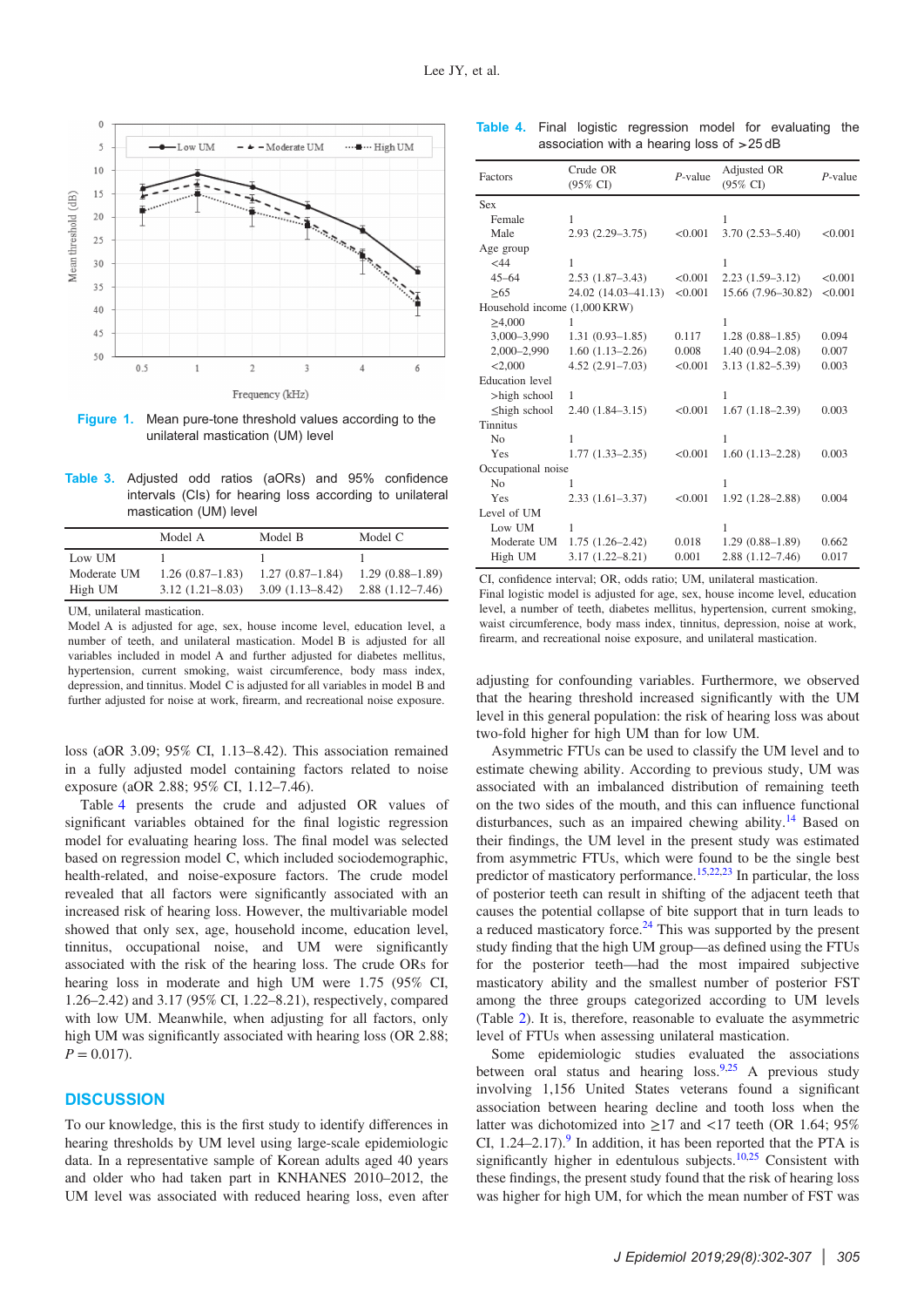<span id="page-4-0"></span>lowest (25.08), compared to a mean number of FST of 27.38 for low UM (OR 2.88; 95% CI, 1.12–7.46). In another previous study, the mean difference in hearing loss between dentate and edentulous elderly was 5 dB (ranging from 4.9 to 8.6 dB), which was considered clinically significant.<sup>[25](#page-5-0)</sup> A direct comparison was not possible in the present study due to the absence of edentulous subjects, but the results of the present study were similar (Figure [1](#page-3-0)), with the 4-PTA increasing from 15.22 to 20.19 dB between low and high UM. It is meaningful that we attempted to extend the limited evidence available from male veterans<sup>[9](#page-5-0)</sup> and the elderly<sup>[25](#page-5-0)</sup> to the general population.

The results of the present study are also consistent with previous clinical studies finding that a unilateral chewing preference can affect the hearing ability and can be recovered by bilateral mastication treatment.<sup>[12,13](#page-5-0)</sup> These studies have suggested two possible mechanisms for UM—anatomical and neurological pathways. First, the mechanism may involve the anatomical pathway between the temporomandibular joint (TMJ) and middle ear. The abnormal tensile force of the discomalleolar ligament (DML), which arises from the malleus among auditory ossicles in the middle ear and runs to the medial retrodiscal tissue of the TMJ, can cause subjective hearing loss in patients with temporomandibular disorder.<sup>[26,27](#page-5-0)</sup> Excessive tensile force from UM may stretch the DML so as to adversely affect the efficiency of the auditory ossicles in conducting sound from the eardrum to the cochlea. Second, it can be explained via a neurological pathway for somatic stimulation. The trigeminal nerve responsible for sensation on the face converges on the dorsal cochlear nucleus (DCN) with cranial nerve 7, 9, and 10 and cervical nerve 2 and 3. Nonspecific stimuli in the DCN are, therefore, able to induce auditory problems. Somatosensory information resulting from muscle spasms is not produced by compression of nerves or blood vessels in the ear, but rather from the convergence in the DCN of sensory signals from muscle spindles in the head and neck with sound signals from the cochlea.<sup>28</sup> Prolonged asymmetric exercise can induce muscle pain,[29](#page-5-0) and so facial pain from excessive UM can cause nonspecific stimulation and hearing problems. This supports the hypothesis that facial sensitivity problems associated with chewing can affect hearing ability.

This study postulated that the UM level, as measured by asymmetric FTUs, was associated with hearing loss. High UM clinically means that pairs of premolars and molars have been lost on one side of the mouth. It has been estimated that unilateral chewing occurs in 93% and 92% of cases of type-I and -II asymmetric shortened dental arches (SDAs), respectively.<sup>30</sup> Asymmetric SDAs have a long side of the dental arches extending to the first molar, and so subjects with this feature compensate partly by chewing with the longest side. Therefore, our findings for high UM, which were based on asymmetry characterized by an FTUs score of more than 2, may reflect the effects on UM.

The important strengths of this study include the use of data from a large-scale population and consideration of well-known risk factors for hearing loss. This study found that age was a strong confounder of risk factors. A logistic regression analysis revealed a strong association between elderly group (≥65 years) and hearing loss. The hearing loss was also significantly associated with being male; having a low income, low education, and tinnitus; and being subjected to occupational noise in the final model (Table [4\)](#page-3-0). These findings are consistent with those of

previous studies. $6,21$  $6,21$  In addition to its broad generalizability, this is the first study to have considered the influence of unilateral mastication on hearing ability using the nationwide data set. A few previous studies have used FTUs,  $^{16,17}$  $^{16,17}$  $^{16,17}$  $^{16,17}$  $^{16,17}$  but no study has examined the influence of UM using a side-based asymmetry score of FTUs. Consequently, asymmetric FTUs can explain an association with hearing loss.

Some limitations of this cross-sectional study should be considered. First, our findings were based on cross-sectional data, so they cannot reveal cause and effect relationships. Second, this retrospective study was designed to analyze pre-existing data, and so we were unable to assess problems of the occlusal condition, subjective UM habits, and conductive hearing threshold. Moreover, we excluded the subject with untreated dental caries, artificial teeth (implants, bridges, and dentures), and CPI score 4 in order to estimate UM level. In case of CPI score of 4, it refers to advanced periodontal disease, which could cause impaired mastication due to biting pain, mobility of teeth, and decline in biting force during mastication. Although CPI index teeth do not include premolars, it can represent an individual'<sup>s</sup> periodontal status, even when compared to the entire recording.<sup>[31](#page-5-0)</sup> Nevertheless, further analyses that includes these factors will need to account for our results.

In conclusion, this study has shown that the UM, measured by asymmetric FTUs, is associated with hearing loss and confirmed that the individual FTUs can be used to assess the level of UM. These results indicate that adults with a higher probability of unilateral chewing experience greater impacts on impaired hearing ability than those without unilateral chewing based on assessing differences in FTUs.

# ACKNOWLEDGEMENTS

This work was supported by Korea Institute of Planning and Evaluation for Technology in Food, Agriculture, Forestry and Fisheries (IPET) through High Value-added Food Technology Development Program, funded by Ministry of Agriculture, Food and Rural Affairs (MAFRA) (grant no. 316071031HD020).

Conflicts of interest: None declared.

#### **REFERENCES**

- 1. WHO global estimates on prevalence of hearing loss [homepage on the Internet]. Geneva: World Health Organization; c2012. Available from: http://www.who.int/pbd/deafness/WHO\_GE\_[HL.pdf?ua=1.](http://www.who.int/pbd/deafness/WHO_GE_HL.pdf?ua=1)
- 2. Cruickshanks KJ, Tweed TS, Wiley TL, et al. The 5-year incidence and progression of hearing loss: the epidemiology of hearing loss study. [Arch Otolaryngol Head Neck Surg](http://www.ncbi.nlm.nih.gov/sites/entrez?cmd=Retrieve&db=PubMed&list_uids=14568784&dopt=Abstract). 2003;129:1041–1046.
- 3. Muhr P, Månsson B, Hellström P. A study of hearing changes among military conscripts in the Swedish Army. [Int J Audiol](http://www.ncbi.nlm.nih.gov/sites/entrez?cmd=Retrieve&db=PubMed&list_uids=16684706&dopt=Abstract). [2006;45:247](http://www.ncbi.nlm.nih.gov/sites/entrez?cmd=Retrieve&db=PubMed&list_uids=16684706&dopt=Abstract)–251.
- 4. Dalton DS, Cruickshanks KJ, Wiley TL, Klein BE, Klein R, Tweed TS. Association of leisure-time noise exposure and hearing loss. Audiology[. 2001;40:1](http://www.ncbi.nlm.nih.gov/sites/entrez?cmd=Retrieve&db=PubMed&list_uids=11296936&dopt=Abstract)–9.
- 5. Olusanya BO, Ruben RJ, Parving A. Reducing the burden of communication disorders in the developing world: an opportunity for the millennium development project. JAMA[. 2006;296:441](http://www.ncbi.nlm.nih.gov/sites/entrez?cmd=Retrieve&db=PubMed&list_uids=16868302&dopt=Abstract)–444.
- 6. Agrawal Y, Platz EA, Niparko JK. Risk factors for hearing loss in US adults: data from the National Health and Nutrition Examination Survey, 1999 to 2002. Otol Neurotol[. 2009;30:139](http://www.ncbi.nlm.nih.gov/sites/entrez?cmd=Retrieve&db=PubMed&list_uids=19092714&dopt=Abstract)–145.
- 7. Smith MF, Nathan RG, Wayner DS, Mitnick NC. Comparative validity of two hearing loss screening questionnaires. [J Fam Pract](http://www.ncbi.nlm.nih.gov/sites/entrez?cmd=Retrieve&db=PubMed&list_uids=1402729&dopt=Abstract). [1992;35:411](http://www.ncbi.nlm.nih.gov/sites/entrez?cmd=Retrieve&db=PubMed&list_uids=1402729&dopt=Abstract)–416.